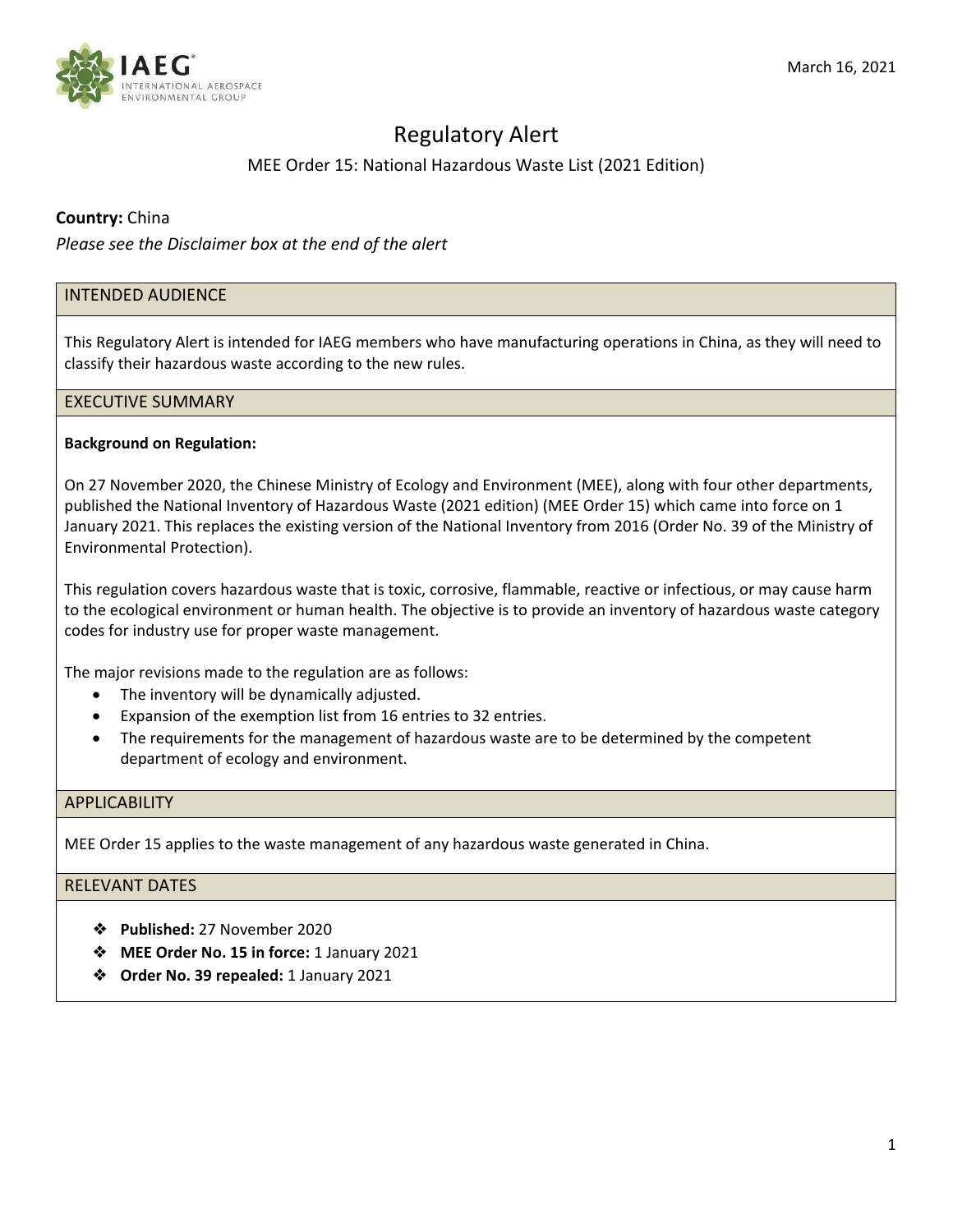

# REGULATORY OBLIGATIONS

MEE Order 15 came into force on 1 January 2021.

The main obligation under this regulation is to use the dynamically changing list of 46 waste categories for hazardous waste management. The 2021 list has clearer definitions of hazardous waste generated (refer to definitions/ descriptions in the Schedule of the regulation for more information).

For solid waste which hazardous properties are not clear, standards and methods for identifying hazardous waste set by local authorities are to be used. For the Medical Waste category, hazard properties of "chemical wastes" are changed from "T" (Toxicity) to "T/C/I/R" (Toxicity, Corrosivity, Ignitability and Reactivity).

Wastes on the exemption list are exempt from being treated as hazardous waste under specified conditions. The exemption list is expanded from 16 to 32 entries to include hazardous wastes with relatively small environmental risks. Exemptions relevant to Aerospace and Defense are highlighted below.

Exemption List:

- 1. Hazardous waste in household/domestic waste
- 2. Infectious waste
- 3. Sharps waste
- 4. Pathological waste (except human organs)
- 5. Waste mineral oil and mineral-containing oil produced through the pretreatment, either on ship or in port supporting facilities, of ship oily wastewater or residual oil and that need to be transported by ship
- 6. Scrap metal from hazardous waste incineration
- 7. Chromium‐containing leather scrap (excluding tanning stage leather scrap and leftovers produced through trimming and shaving)
- 8. Chromium residue waste
- 9. Undamaged waste lead‐acid batteries
- 10. Cyanide tailings produced through gold cyanidation
- 11. Waste acid with corrosive hazard characteristics only
- 12. Waste alkali with corrosive hazardous characteristics only
- 13. Aluminum ash and secondary aluminum ash waste
- 14. Discarded oily rags and worker protection supplies
- 15. Leaded glass in cathode ray tubes
- 16. Discarded circuit boards
- 17. Vanadium‐titanium catalyst waste produced in the process of flue gas denitration
- 18. Spent catalyst from catalytic cracking
- 19. Spent catalyst from exhaust catalytic converters in motor vehicles and non-road mobile machinery
- 20. Hazardous wastes that are not included in this Hazardous Waste Exemption Management List or whose use does not meet the exemption conditions listed in this Hazardous Waste Exemption Management List

### RISKS TO AEROSPACE AND DEFENSE

Enforcement due to improper management of hazardous wastes by local authorities, which can lead to unexpected costs and damage the company's reputation.